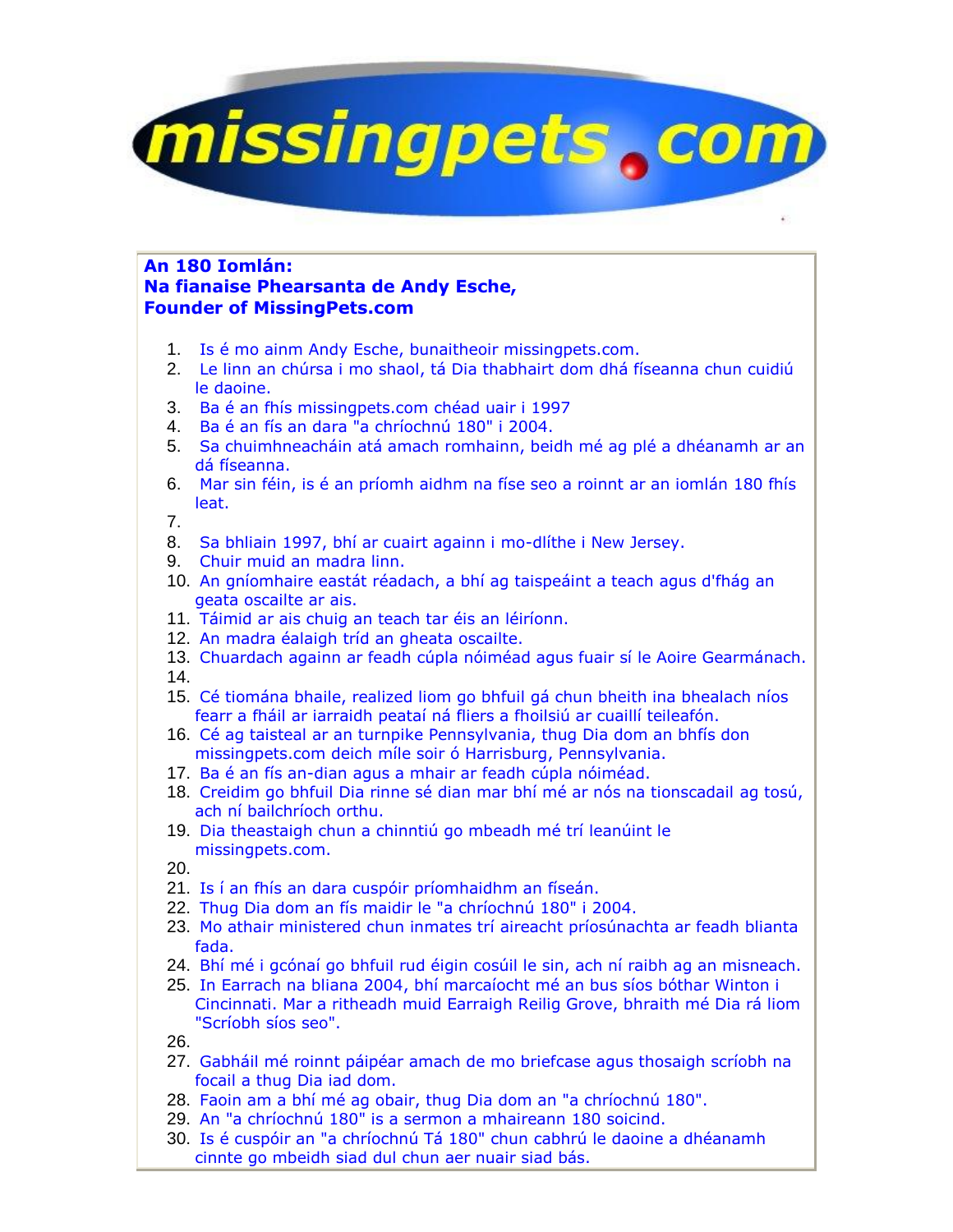- 31.
- 32. Preached mé an "a chríochnú 180" ag Cathrach soiscéal Misean i Cincinnati ar feadh cúpla bliana.
- 33. Gach uair a preached agam, ba mhaith liom a dhéanamh mionathruithe a dhéanamh ar an sreabhadh sermon níos éasca.
- 34. Ar 29 Márta, 2006, bhraith mé go raibh an "a chríochnú 180" is gá aon athrú níos mó.
- 35. As seo ar aghaidh, ba mhaith liom cló é ach, tiomáint chun an tseirbhís oíche Dé Sathairn agus seanmóir a sé.
- 36. Little raibh a fhios agam go raibh perfected Dia an sermon ar chúis eile. 37.
- 38. Ar 30 Márta, 2006, d'iarr mé mo athair san ospidéal.
- 39. Bhí sé fadhbanna croí do na blianta.
- 40. Bhí sé ina pacemaker nua a chur isteach
- 41. Bhí sé fós lag ó na máinliachta.
- 42. Rinne mé chun labhairt faoi rud ar bith ach a chuid fadhbanna sláinte a choinneáil ar a intinn dírithe ar rud dearfach.
- 43. Mar sin féin, ní raibh sé ag obair an am.
- 44.
- 45. Dúirt daidí liom nach raibh sé ag smaoineamh go raibh sé ag dul chun é a dhéanamh amach as an ospidéal an am.
- 46. San am atá caite, prayed mé i gcónaí dó.
- 47. Bheadh Dia cneasaigh air agus é a fháil amach as an ospidéal agus gach rud a bheadh fíneáil.
- 48. Ach ní raibh mé in ann é a dhéanamh am seo.
- 49. Gach am prayed mé, bhí mo paidreacha a bhuail an tsíleáil agus stop.

50.

- 51. Ar an 8 mbliana anuas, fuair mé glaonna teileafóin i lár an oíche, ag insint dom ar dhá uair an chloig tiomáint chuig an ospidéal de bharr go raibh mo athair bás a fháil.
- 52. Fuair sé go dtí an pointe nuair ba mhaith liom léim ar gach uair an fón ghlaoigh.
- 53. Agam nach bhféadfaí a dhéanamh ach é níos mó.
- 54. Dá réir sin, am seo, chinn mé ar ligean dul ar daidí.

55.

- 56. Dúirt mé go daidí liom grá dó agus thanked dó ar feadh saol mór.
- 57. Bhí mo daidí mo eiseamláir agus laoch.
- 58. Bhí orainn saol mór le chéile.
- 59. Bhí ár comhrá deireanach le cúpla uair, mar sin ní raibh aon ghnó unfinished idir mé féin agus mo daidí.
- 60. Láimh mé an guthán le mo bhean chéile agus a mhac agus dúirt siad gur shíl mé seo an uair dheireanach a bheadh siad ag caint le mo athair ar domhan.

61.

- 62. Dúirt siad leis grá acu dó agus bhí praying dó.
- 63. Láimh siad an guthán dom. An rud deireanach a dúirt mo athair riamh dom go raibh grá aige dom, bhí sé a bheith bródúil as dom agus nach raibh sé ag iarraidh mé a bheith brónach.
- 64. Shíl mé go féin "conas ceaptha áthas liom a dhéanamh sin?"
- 65. Mar sin féin, choinnigh mé go le mé féin, mar bhraith mé go raibh iarr air cheana féin le haghaidh comhairle go leor do shaolré amháin.
- 66. Ina áit sin, a dúirt mé "leas" agus crochadh suas an fón.

67.

- 68. An lá dár gcionn, d'iarr mo dheirfiúr agus thug dom an nuacht.
- 69. Bhí a rith mo athair amach.
- 70. Dúirt sí go raibh altra léamh an Bíobla a dó ar maidin Dé hAoine.
- 71. A chuimhneacháin ar roinnt ina dhiaidh sin, shiúil an altra céanna ag a seomra agus faoi deara conas síochánta raibh sé codlata.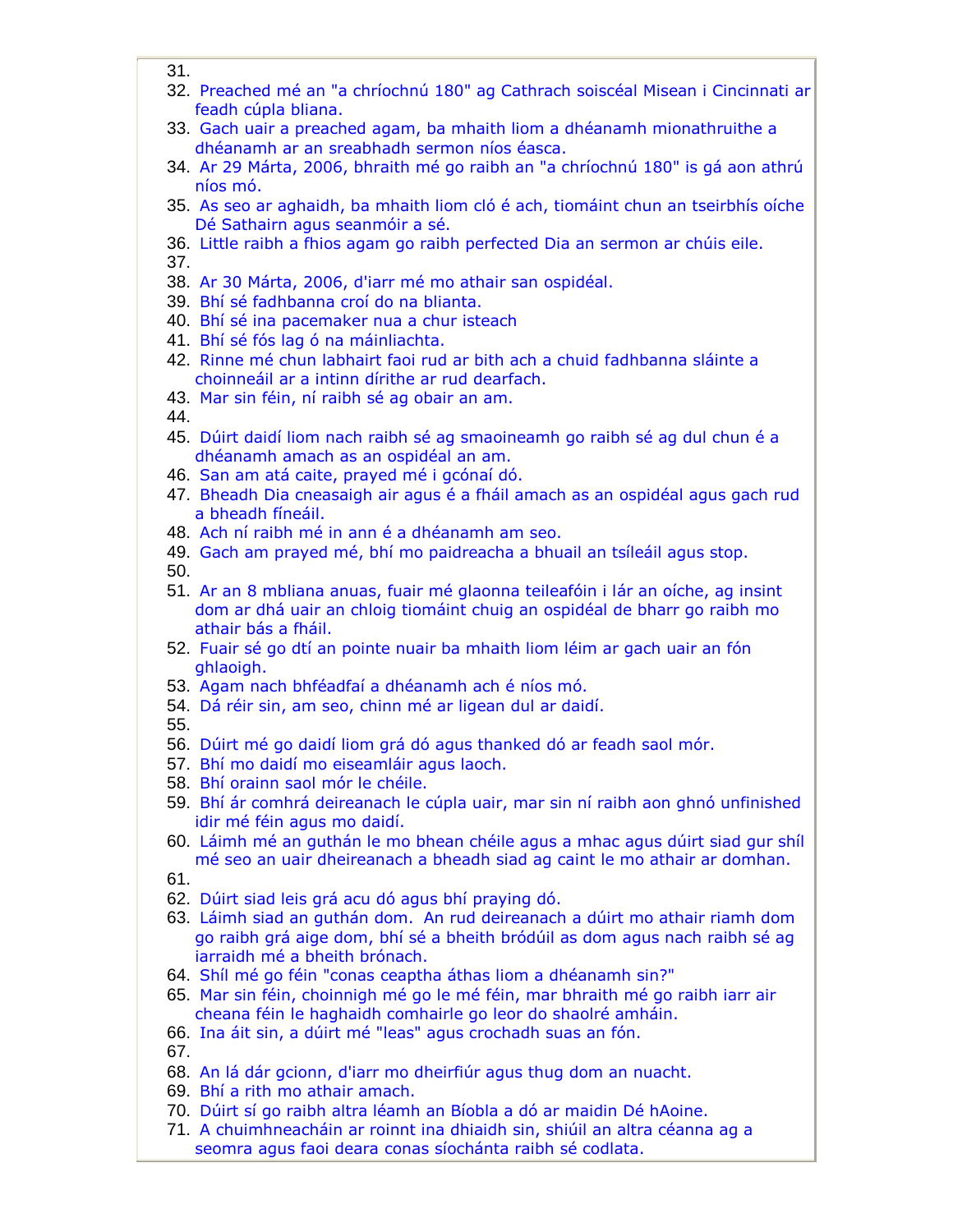72. Mar sin féin, d'fhéach sí monatóireacht a dhéanamh ar a croí agus faoi deara go raibh sé cothrom.

73.

- 74. An banaltra Dúirt Chuaigh sí i agus thug mo athair le póg ar an forehead.
- 75. An banaltra súil Dúirt sí go raibh maith linn.
- 76. Bhí sé breá liom.
- 77. Má tuillte ag aon duine le póg ar an mbealach ina cónaí sé a shaol, bhí sé mo daidí.

78.

- 79. Mar a shuigh mé ar an taobh na leapa crying, tharla sé dom conas uathúil an lae.
- 80. Mar Shíl mé mo faoi 41 mbliana ar domhan: kindergarten, baseball Sraith beag, ard scoil, coláiste, pósadh agus fatherhood, realized tobann mé go raibh an lá atá inniu ann an chéad lá shiúil mé riamh ar domhan nach raibh mo athair siúl tríd sé liom .

81.

- 82. Le linn mo athair a sochraide, bhí am go cried mé chomh crua, d'fhéadfadh mé breathe barely.
- 83. Mar sin féin, i lár an lae is deacra de mo shaol, neartófaí cur i Dia agus thug dom an móimint IS de mo shaol.
- 84. Thug Dia dom an neart agus misneach chun moladh a léamh mo athair agus é in éineacht leis an "a chríochnú 180".
- 85. Is faoi gach rud iontach é Dia agus iontach, lena n-áirítear a chuid uainiúcháin.
- 86. Tá an méid seo a leanas an "a chríochnú 180".

87.

- 88. I 180 soicind eile, ba mhaith liom a dhéanamh cinnte go bhfuil gach duine ag breathnú físeáin seo ag dul chun aer nuair tú bás.
- 89. Ceart tú a bheith sláintiúil anois, ach ceann amháin de na laethanta, beimid ag gach uile dhuine ar ár bed bás.
- 90. Déanfaimid streachailt ar son amháin anáil dheireanach.
- 91. Déanfaimid duillín as an saol seo agus dul isteach an chéad cheann eile.
- 92. Déanfaimid gach seasamh leo féin roimh Dhia.

93.

- 94. Ag an bpointe sin, beidh Dia linn a sheoladh chuig aer nó ar ifreann eternity.
- 95. Ba mhaith liom a bhaint as an scéal seo a leanas chun cuidiú linn ullmhú don lá sin.
- 96. I 1985, fuair mé amach a bhí mé diaibéitis.
- 97. Tá cuid de mo ghnáthamh laethúil á seiceáil ar mo siúcra fola.

98.

99. Poke mé mo finger.

100. I bleed ar stiall tástála

- 101. Bata liom é i méadair
- 102. Freagraíonn an méadar le mo siúcra fola

103. An chuid is mó den am nuair mé bleed ar stiall tástála, a fháil mé

freagra.

- 104. Mar sin féin, uaireanta I bleed ar stiall agus aon freagra a fháil.
- 105. Tá mé chun é a chur amach ar an méadar, agus caith sé sa bhruscar. 106.
- 107. Tá an frustrating ar feadh 2 cúiseanna.
- 108. Uimhir a hAon: iad na stiallacha tástála an-daor.
- 109. Uimhir a Dó: gearrtha mé féin agus bled ar aon chúis.
- 110. Nuair nach bhfuil an méadar freagairt, reminds é Íosa Críost

111.

- 112. Cén fáth? Mar gheall ar an 24 bliain chéad de mo shaol, cheap an bealach cónaí orm, agus labhair bhris an croí de Dhia.
- 113. Bhí tortured Íosa, crucified, agus mar sin bled mé go raibh mé ag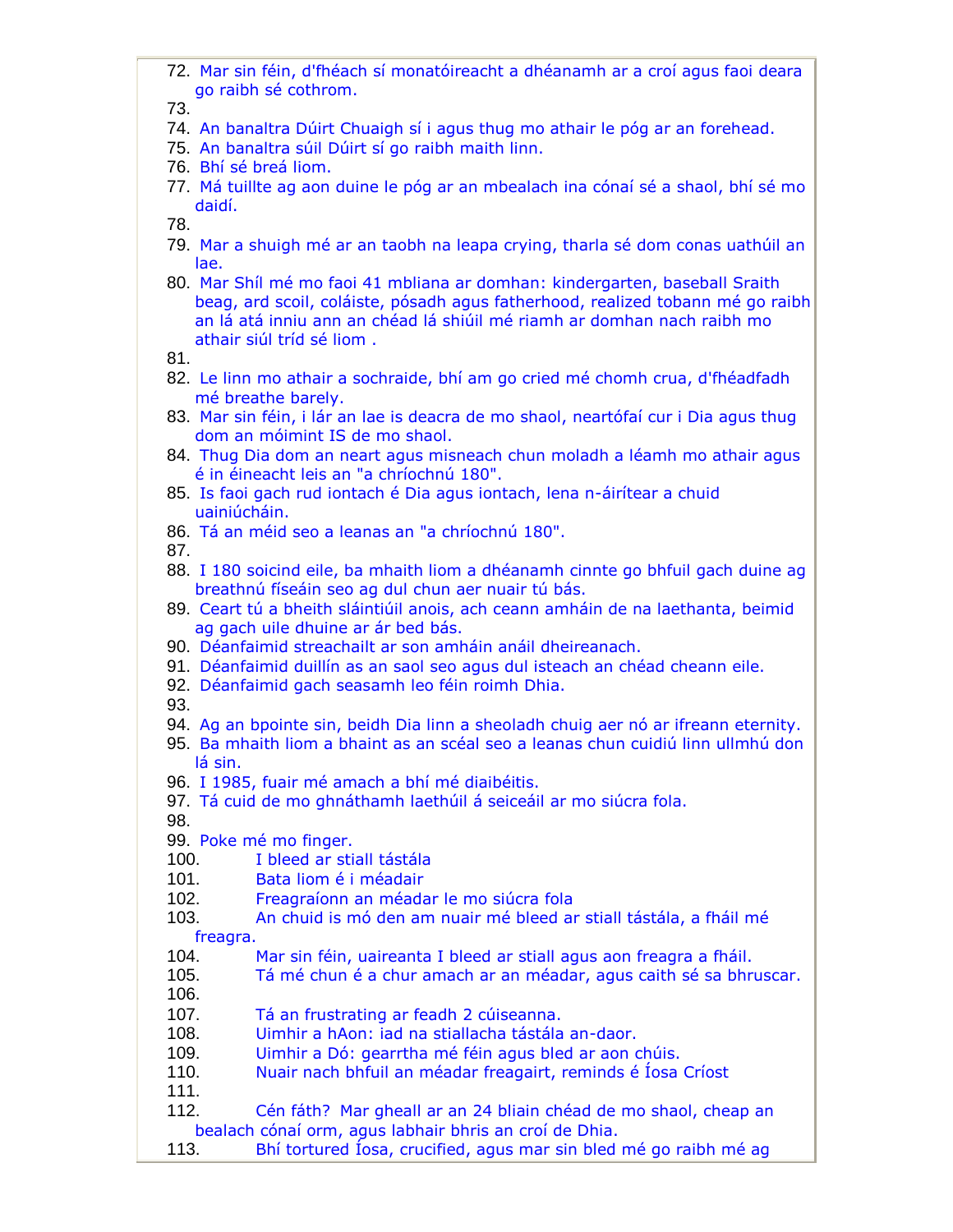bealach chun dul chun aer nuair bás mé, ach ní raibh sé ag fáil NÍL freagra as dom. 114. Le linn na 24 bliana, d'fhéadfadh Íosa a dúirt go About Me 115. "Chomh fada is atá Andy Esche lena mbaineann, bled mé ar aon chúis." 116. 117. Ar gach bosca na stiallacha tástála, tá dáta a shábháil. 118. Mura bhfuil tú freagra a thabhairt ar fola ag an shábháil dáta, tá tú i ceaptha chun caith iad go léir mar sin féin as baile 119. Má bhí bainte amach mé "shábháil dáta" gan freagra a thabhairt ar an fhuil a Íosa Críost, a bheadh ag Íosa dom thrown away. 120. Cén fáth? Ós rud é go mbeadh aon rud a thaifeadadh i leabhar an Uaineoil ar na Life a chosaint dom ar Judgment Lá nuair a sheasann ina aonar mé roimh Dhia. 121. 122. Ar nós na stiallacha tástála, bhí mé an-daor. 123. An Bíobla deir go raibh a cheannaigh mé le praghas. 124. Ba é an praghas ar an saol agus fuil Íosa Chríost. 125. 126. Is féidir leat breathnú ar an stiall thástáil, agus féach go bled mé ar sé, súil a fháil ar fhreagairt. 127. Mar sin féin, toisc nach raibh sé freagra a thabhairt ar mo chuid fola, tá sé useless to me. 128. Tá mé chun é a chur amach ar an méadar, agus caith sé sa bhruscar. 129. Mar an gcéanna, a fhios ag a lán daoine faoi Íosa, nó gur chuala faoi na fuil Íosa. 130. Ach mura bhfuil tú "freagra a thabhairt ar" an fuil Íosa, a bheidh ann aon rud a thaifeadadh i leabhar an Uaineoil ar an saol a chosaint tú ar Judgment Lá nuair a sheasann tú i d'aonar roimh Dhia. 131. Tá an lá ag teacht dúinn ar fad. 132. 133. I John Caibidil 14 - ní Íosa ar dhá rud: tugann sé dúinn pictiúr de spéir, agus insíonn dúinn conas a fháil ann. 134. Eoin 14:2-3 135. Dúirt sé i "I mo Athair ar teach Tá go leor Fatima: 136. Má bhí sé sin nach bhfuil, ba mhaith liom bheith in iúl duit. 137. Agus mé dul ann a ullmhú áit do tú. 138. Agus má théann mé a ullmhú agus áit do tú, beidh mé ag teacht arís, agus a gheobhaidh tú unto féin. 139. Mar sin, i gcás go bhfuil mé, is féidir leat a bheith chomh maith. 140. 141. Arsa an domhan go bhfuil go leor bealaí san spéir, ach nach bhfuil an méid a dúirt Íosa i JOHN 14:6. 142. John 14:6 143. Dúirt Íosa: Tá mé ar an mbealach a thagann, an fhírinne agus an bheatha: ní fear unto an Athair, seachas TRÍ ME! 144. 145. An Bóthar Rómhánach: 146. Sa leabhar na Rómhánaigh, tá ceithre verses ar a dtugtar an Bóthar Rómhánach. Is é seo a rá leo: 147. 148. Rómhánaigh 3:23 149. Tá ag gach duine agus sinned tite gearr ar an glory Dé. 150. 151. Rómhánaigh 6:23 152. Is é an pionós sin do bháis, ACH bhronntanas an Dia saol eternal. 153.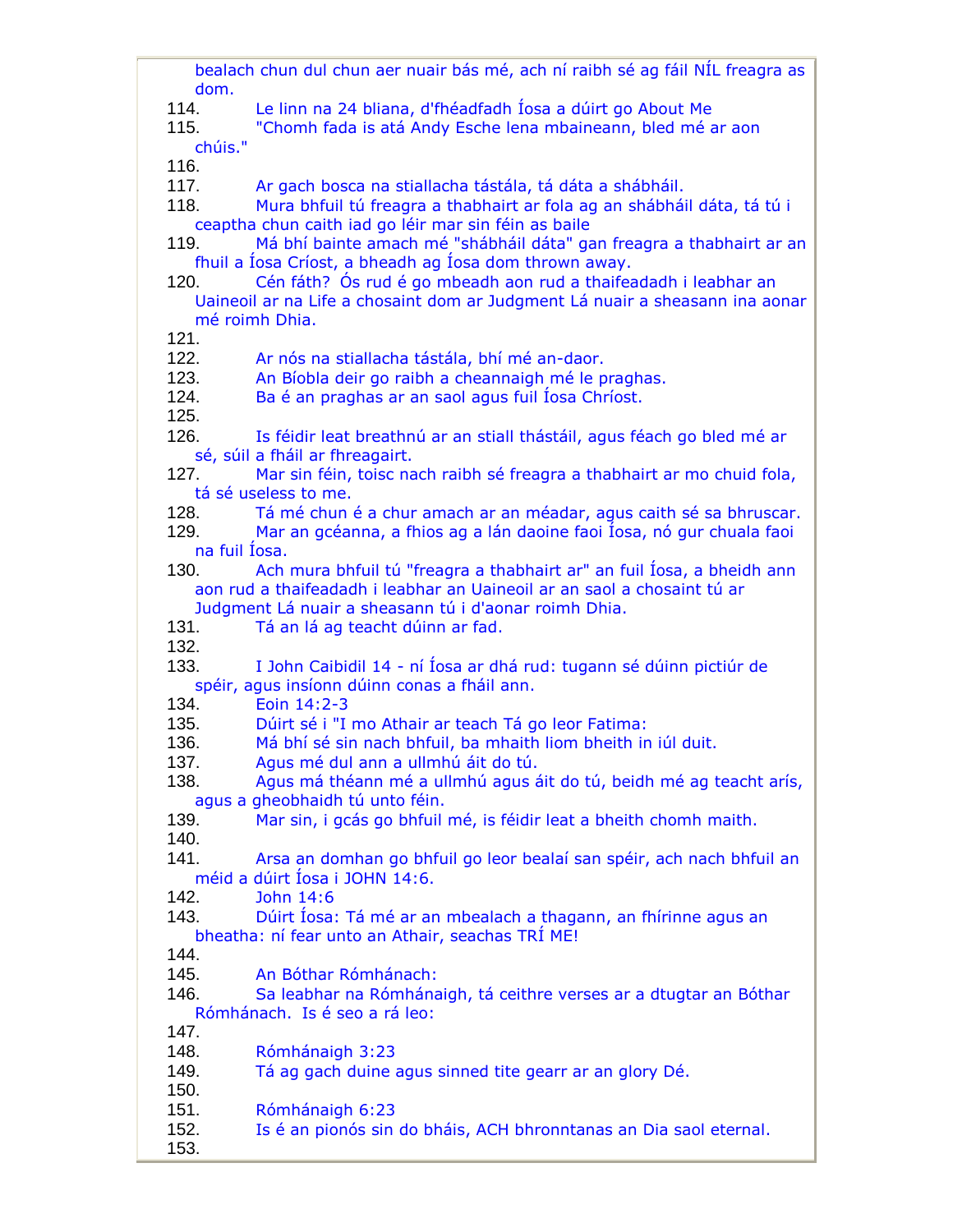154. Rómhánaigh 5:8 155. Dia Léiríonn sé grá dúinn i seo, fiú amháin agus bhí againn sinners, Críost bás dúinn. 156. 157. Rómhánaigh 10:9 158. "Má confess tú le do bhéal go bhfuil an Tiarna Íosa, agus gcreideann tú i do chroí gur ardaigh Dia dó ó mhairbh, beidh tú a shábháil" 159. 160. Sábháilte ó cad? 161. Sábháilte ó ifreann. 162. Sábháilte ó Dia breithiúnas a 163. Sábháilte ó wrath Dé. 164. 165. Is é mo ainm Andy Esche 166. agus I confess go bhfuil Íosa Críost ar mo Thiarna agus savior. 167. agus creidim gur ardaíodh é Dia ó mhairbh. 168. Dá bhrí sin, i gcomhréir le gealltanas simplí Dia i Rómhánaigh 10:9, nuair a bás mé, táim ag dul go spéir. 169. An t-am chun freagairt a thabhairt ar an fuil Íosa Críost é TODAY! 170. 171. An mbeadh gach duine le do thoil gar do chuid súl 172. Is mian leis an domhan tú chun smaoineamh go bhfuil na nithe tábhachtacha ar siúl i Hollywood, Washington agus Nua-Eabhrac. 173. Ach a ráthú go bhfuil na súile Dé ar ceart agat anois, ag fanacht le fheiceáil cad tá tú ag dul a dhéanamh i 30 soicind eile. 174. Má tá tú ag breathnú ar an físeán, agus ba mhaith leat a dhéanamh 100 faoin gcéad cinnte go bhfuil tú ag dul go spéir nuair bás duit, ansin arís an paidir simplí tar éis dom: 175. 176. Anseo thíos Urnaí na Sinner a Faigh Íosa Críost mar Thiarna agus Savior sin beidh tú dul chun aer nuair bás tú: 177. A Íosa, 178. I have sinned. 179. Agam briste do dhlíthe, agus I'm sorry. 180. Tabhair dom logh do mo peacaí. 181. Glacaim leat mar mo Thiarna agus Savior. 182. Creidim go bhfuil Dia ardaigh tú ó mhairbh. 183. agus muinín liom tú a fháil dom i spéir nuair a bháis mé. 184. Go raibh míle maith agat Íosa, Amen. 185. 186. An mbeadh gach duine le do thoil ar oscailt do chuid súl? 187. Má prayed tú go díreach paidir, ansin Congratulations! 188. tú atá déanta ach an cinneadh is tábhachtaí de do shaol. 189. Dúirt Íosa má confess tú dom roimh fear, beidh mé confess tú roimh Dhia. 190. Mar sin, má confess tú go bhfuil Íosa Críost do Thiarna agus Savior, ba mhaith liom tú a dhéanamh trí rudaí: 191. 192. Uimhir a hAon: Tús freastal ar séipéal go gcreideann an Bíobla go bhfuil an Word Dé. 193. Uimhir a Dó: Scaip an sagart gur ghlac tú díreach Íosa Críost mar do Tiarna agus Savior. 194. Uimhir a Trí: Faigh Bíobla agus an soiscéal John léamh. Cuideoidh sé seo leat aithne a chur ar Íosa Críost. 195. 196. Lig dom a fhágann tú le ceann amháin smaoinimh deiridh: 197. Má tá tú ag glacadh le Íosa Críost mar do Thiarna agus Savior, seo an